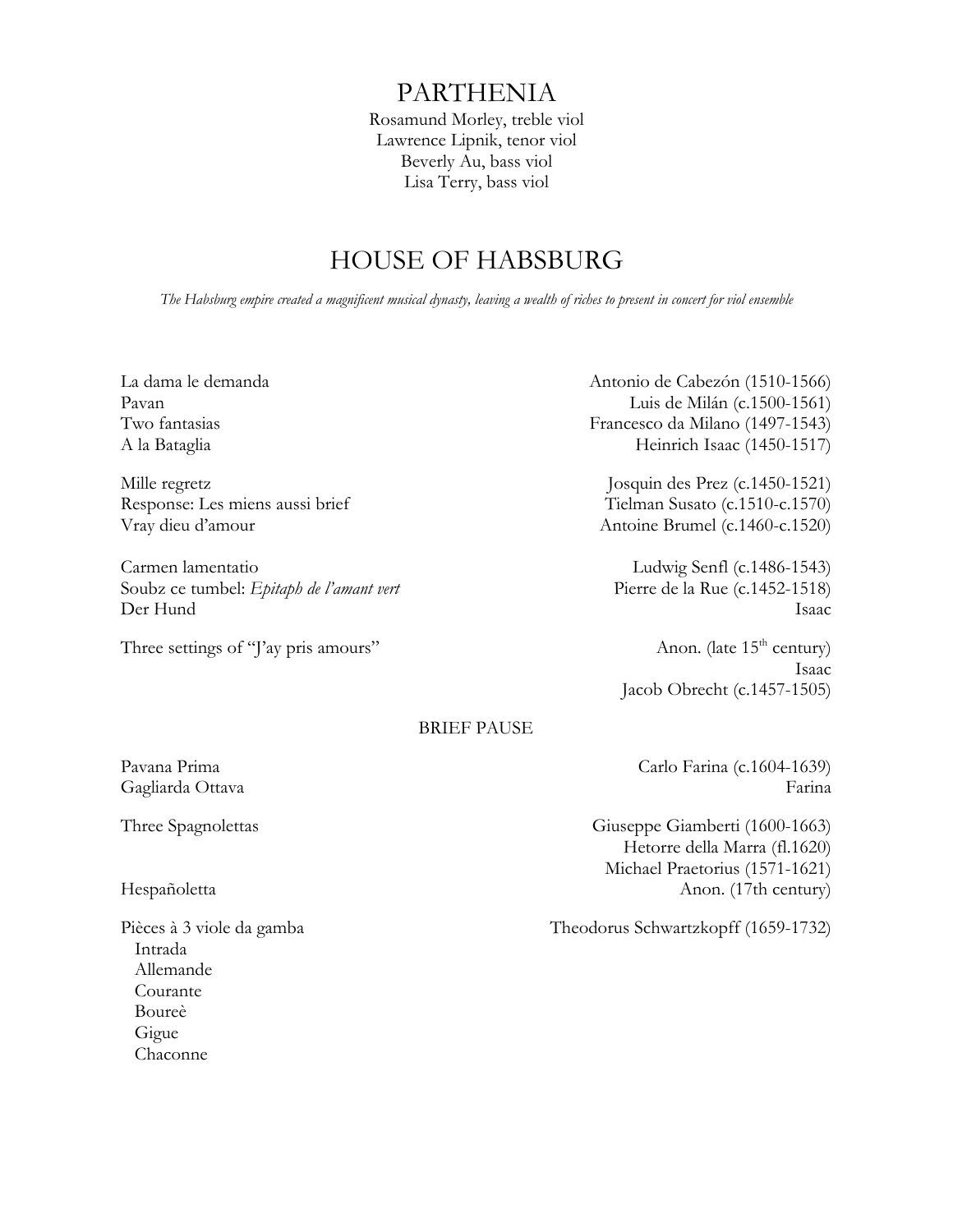#### PROGRAM NOTES

*"The Emperor understood music, felt and tasted its charms; the friars often discovered him behind the door, as he sat in his own apartment near the high altar, beating time and singing in part with the performers."*

So wrote the biographer of Charles V (1500– 1558), Duke of Burgundy, King of Castile and Aragon, King of Naples, Count of Hainault and Flanders, Duke of Guelders, Holy Roman Emperor, and bearer of fifteen more titles, describing the Emperor's retirement at the monastery of Yuste. But Charles's musical abilities and tastes were not exceptional among members of the Habsburg family; for over a century they were not just connoisseurs, but often singers and instrumentalists in their own right.

Sorting out the powers, residences, and relationships of the vast and enduring House of Habsburg (1273–1916) is a daunting enterprise, not the least because their titles are so misleading: Margaret of Austria, for instance, spoke French, ruled the Netherlands, and hardly ever set foot in Austria; the supreme rulers of Germany from 1273 were always called Kings of the Romans; the King of Bohemia and Hungary had his seat in Vienna; and it was extremely rare for any Holy Roman Emperor – an elected post but necessarily held by a Habsburg – to show his face in Rome. Charles himself was King of Spain for fifteen years before he actually moved there from his home in Brussels.

Much of the earlier music on our program comes from four of the greatest Habsburg patrons of music: the Emperor Maximilian I (1459-1519); Philip the Fair (1478-1506) and Margaret of Austria (1480-1530), Maximilian's only children to survive into adulthood; and his grandson Charles V (1500-1558). It was Maximilian, King of the Romans from 1486 and Holy Roman Emperor from 1493 until his death in 1519, who consolidated the power of the Habsburgs in most of Europe by marrying Philip and Margaret's mother, Mary of Burgundy in 1477. It was he also who instituted the policy of intermarriage among

the Habsburgs in order not to dilute their political power – a practice that would prove their demise.

During his reign, Maximilian cemented Vienna as perhaps the most important musical center in Europe. He hired the best musicians of the day, enlarged the chapel choir, and engaged the best composer/musicians to lead it. Heinrich Isaac was invited to serve in 1492, and was named court composer five years later; Ludwig Senfl arrived in Vienna as a choirboy in 1496, and succeeded Isaac as Hofkomponist. Senfl can be spotted among the musicians of the court in Hans Burgkmair's celebrated series of woodcuts The Triumphal Procession of Maximilian (1512–1519), singing and playing their lutes, viols, flutes, trumpets, drums, organs, shawms, and krummhorns. Though Isaac's "A la Bataglia" was likely written for a battle between warring Italian princes, it might well have described Maximilian's many military campaigns (Machiavelli praised him as a great general), he was known for his warloving "heart of steel" and the political savvy by which he consolidated Habsburg power.

The viol was a relative newcomer to the musical scene in Maximilian's time. However, between 1511 and 1546, German printing presses in Habsburg lands produced eight books in which descriptions of the viol and its music appeared—more references in print to the viol than any other region in Europe. Hans Gerle's 1532 treatise, Musica Teusch, which was revised, expanded, and renamed Musica und Tabulatur in 1546, was the first real primer for the viol. Many of Senfl's songs are preserved in these treatises. But although much instrumental music was derived from vocal music, there was a robust tradition of virtuoso instrumental performance derived from improvisations on pre-existing melodies or repeating harmonic patterns such as the basse dance. Our group of pieces on "J'ay pris amours" and Isaac's "Der Hund" attest to this tradition.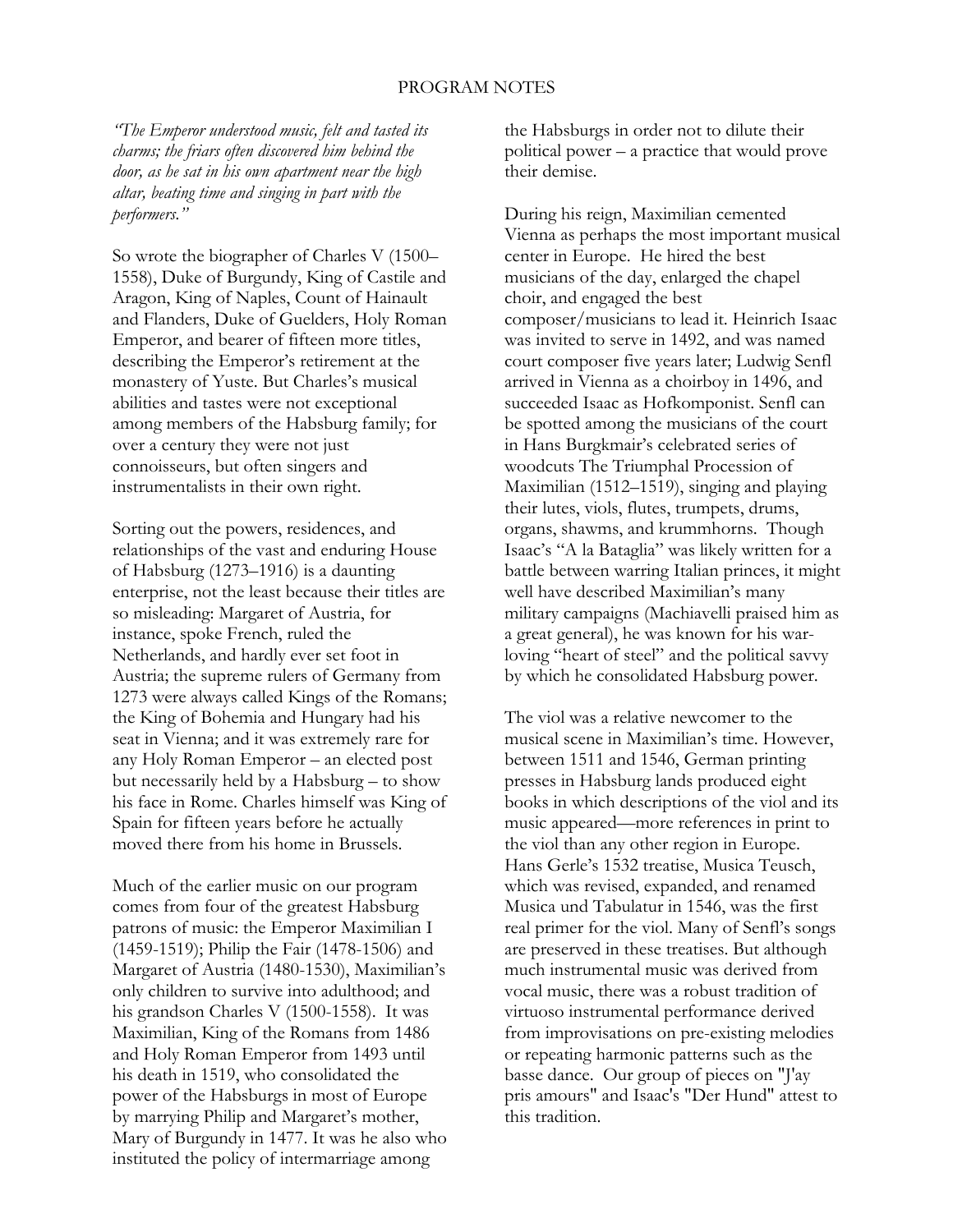Antonio de Cabezón first entered Habsburg service as organist in the chapel of Charles V's wife, Isabella of Portugal. His organ fantasias on popular tunes are composed in such clear four-part writing that a consort of four instruments can perfectly express the counterpoint. In pieces like "La dama le demanda," virtuoso passage-work takes precedence over the kind of imitative polyphony heard in the work of Luís de Milán and Francesco da Milano. Luis de Milán, resident in Valencia most of his life, wrote books on many subjects; his last was a treatise on courtly games and behavior dedicated to Philip II. His pavans are not categorically different from fantasias, nor are they worked out in such strict four-part writing as Cabezón's pieces.

Josquin's beautiful "Mille regretz" is a setting of a lute solo by Narváez, a musician at the royal chapel in Spain. Called the "Canción del Emperador" (Song of the Emperor), it was known to be the favorite work of the Holy Roman Emperor, Charles V. Josquin's music was famous throughout Europe; Tielman Susato wrote and published a response to Josquin's setting in Antwerp.

Isaac, Josquin, Obrecht, Brumel, and Pierre de la Rue are all composers whose works are found in two sumptuous manuscripts now known as the "Chanson Albums of Margaret of Austria" and which give us a picture of the musical life of her court. Twice widowed and suffering the loss of her beloved brother, Philip the Fair, before she was 26 years old, Margaret of Austria was known as the "Lady of Mourning;" a large number of the pieces in these manuscripts are songs of loss and regret. Heard here instrumentally, the poem "Soubz ce tumbel" by Jean Lemaire de Belges (c.1473— c.1525) and set by Pierre de la Rue is an imagined letter from a beloved pet parrot to Margaret, lamenting her departure and predicting his own death from grief at her absence.

In the seventeenth century many Italian composers took positions north of the Alps just as their Franco-Flemish musical ancestors had done in reverse more than a century earlier. Carlo Farina was a Mantuan violinist

who moved to Dresden to be the concertmaster there and whose colleague Heinrich Schütz interested him in composing. Tonight's Pavana is a beautiful example of an instrumental form that was falling out of fashion in Italy but still loved at Habsburg courts. As a virtuoso violinist, he is credited with expanding the technique of violin playing, using double stops and imitating animal sounds with his bow. During his career he moved back and forth between Italy and Germany, and finally settled in Vienna, the center of the Habsburg Empire, where he is said to have died of the plague.

Though Philip III had inherited the Flemish and Spanish chapels of his grandfather and father when he came to power in 1598, it was music for the dance that captured his attention. One type, the spagnoletta, was essentially a chord pattern along the lines of the romanesca or passamezzo antico and widely used for songs and variations since its introduction in Italy in 1581. It recurs in Spanish guitar manuals from 1626 throughout the seventeenth century. The late anonymous Hespañoletta comes from a four-volume collection of organ music compiled by Antonio Martín y Coll in the early eighteenth century.

Our last offering is by Theodorus Schwartzkopff who came from a family of organists in Ulm and was himself an organist before taking a post as a singer, organist, and composer at the court in Württemberg in the southwestern part of the Holy Roman Empire. By the time he was promoted to Kapellmeister, he was devoting his efforts almost exclusively to stage entertainments and dramatic music, the echoes of which may be heard in this instrumental sonata. He was sent for a time to study in Paris, and his suite of stylized dances in the French mode offer the rich French sonority of the lowest viols playing together. We conclude the suite with the Chaconne, variations in triple meter over a short repeating bass pattern, a dance that was characteristically and satisfyingly the grand finale of the French operas that Schwartzkopff must have enjoyed during his sojourn in France.

— Lucy Cross and Rosamund Morley